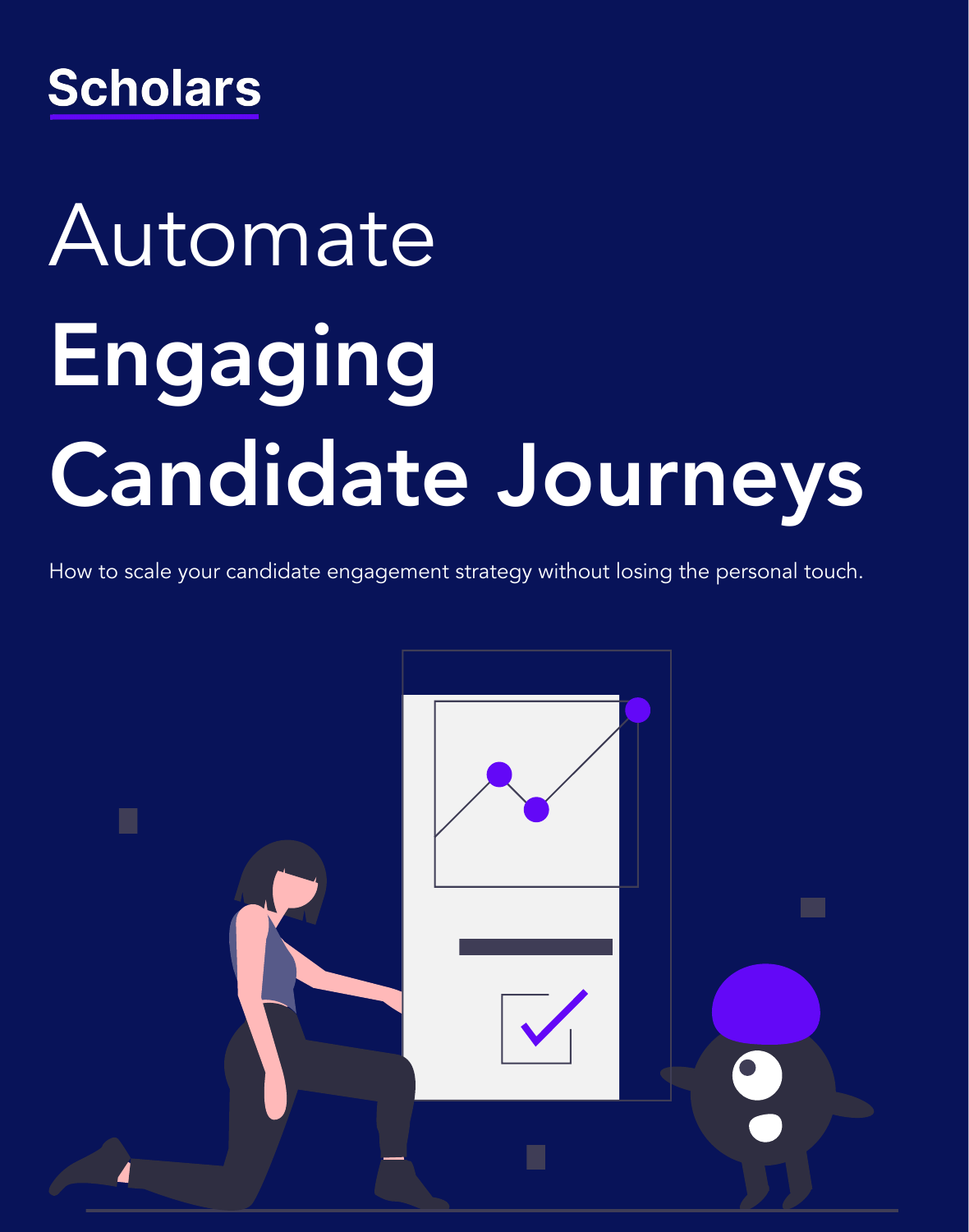### **Scholars**



# Personalized communication for all of my candidates with one click?

Yes, please.

University recruiting teams are tasked with so many different responsibilities from planning and hosting events to sourcing and screening candidates. It can be hard to keep up with everything on your plate — which is why companies use Scholars to automate candidate engagement while still keeping it personalized.

## Scholars Overview

Companies are set to lose over \$4B collectively on candidate ghosting and reneges in 2022 due to The Great Resignation. That's why teams at companies like GoPuff, DICK'S Sporting Goods, and PwC have turned to Scholars to build personalized candidate journeys at scale.

Other than salary, the top two reasons early-career candidates ghost a company are a lack of both information and personal connections with others at the company. So we've built one platform that solves both. Companies deliver relevant information to every candidate through a personalized dashboard and collect analytics that help predict reneges, while candidates build friendships with future teammates through shared interests, engaging question prompts, 1:1 video chats, and more.

- Scale your engagement strategy without scaling your team or adding more to recruiters' plates.  $\mathcal{C}_{I}$
- Maintain personal communication and share relevant information with every candidate.  $\infty$
- Spend more time building your strategy and sourcing high-quality applicants.  $\infty$
- $\varnothing$ Eliminate human error and typos.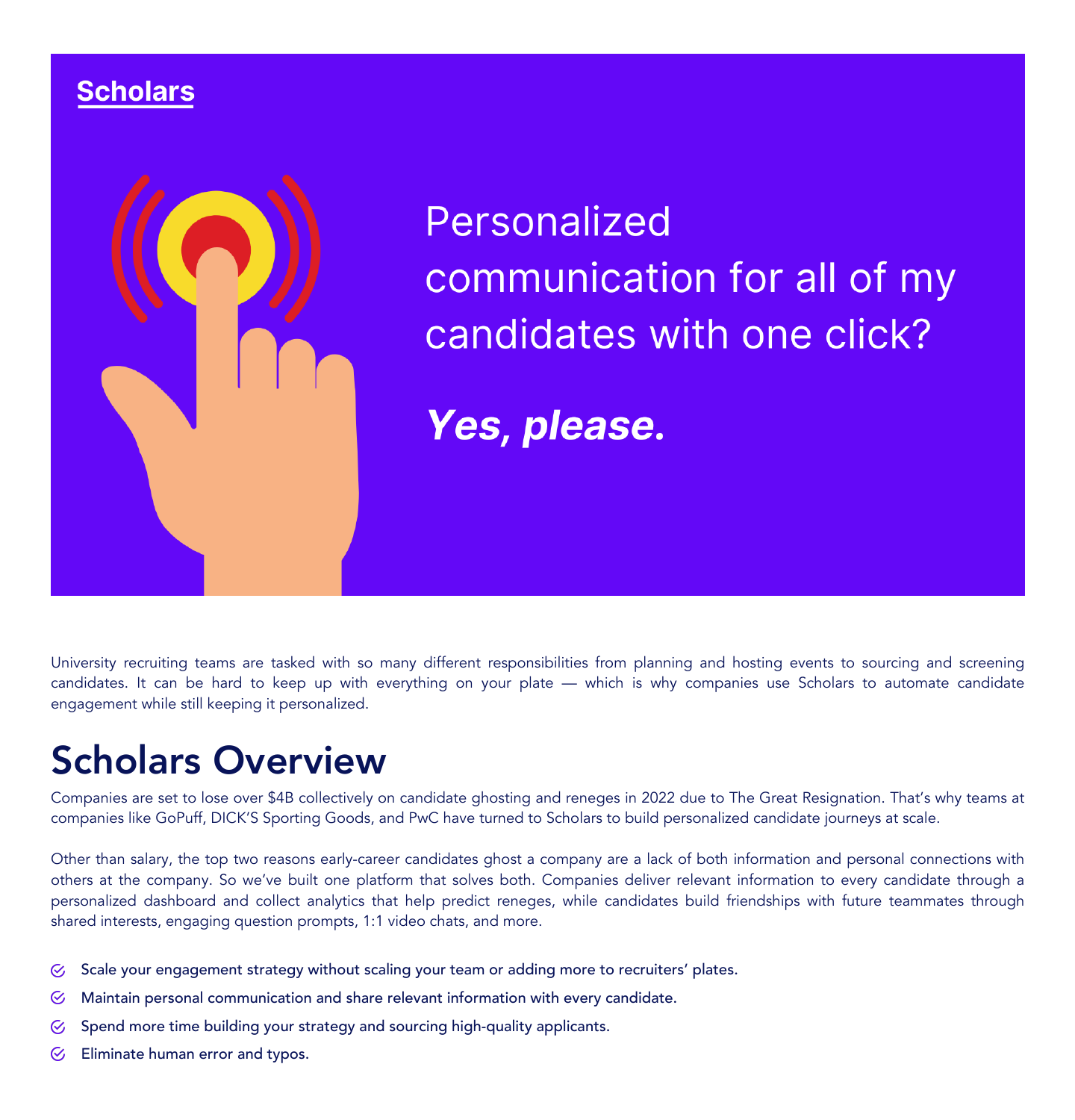## Early-career candidates require a unique candidate experience.

It's clear the difference that an engaging candidate experience can make when it comes to decreasing candidate ghosting and reneges.

# 64%

students state they would back out on an offer if approached with another opportunity (Scholars).

# 50%

students are planning to apply to other jobs even if they have accepted a return offer post-internship (Ivy Research Council).

# 82%

improvement in new hire retention when providing an engaging onboarding experience (Glassdoor).

## How Scholars Automates Candidate Engagement

#### Although it's automated, all communication in a journey looks like it comes from someone on your team.

Rather than the "noreply@company.com" emails that get lost in spam, every email and text message from Scholars can come from anyone at your company and will appear in a candidate's inbox as if it was sent directly from your team. Keep your personalized touch at scale and ensure your messages actually get opened.

#### Set it and forget it — build templates on the front end and let us take care of the rest.

Build out templates on the front end for each different candidate persona that you have. Journeys can last for as long as you need them to and you can build unlimited templates — the most common are journeys based on the role, location, and DE&I initiatives. Once your templates are built, all you need to do is enroll candidates with one click and they'll start receiving the relevant information.

#### Notify students through text as well as email to increase your engagement rates.

Text messages have open rates as high as 98 percent. By notifying students of new information via text in addition to email, you're bound to drastically improve your engagement compared to email campaigns.

#### Receive automatic notifications to know which candidates are dropping in engagement.

You'll get weekly emails from your team at Scholars notifying you of any candidates who are dropping in engagement and may be at risk of reneging or ghosting you. These analytics have helped recruiting teams to increase their efficiency by understanding where to most effectively spend their time.